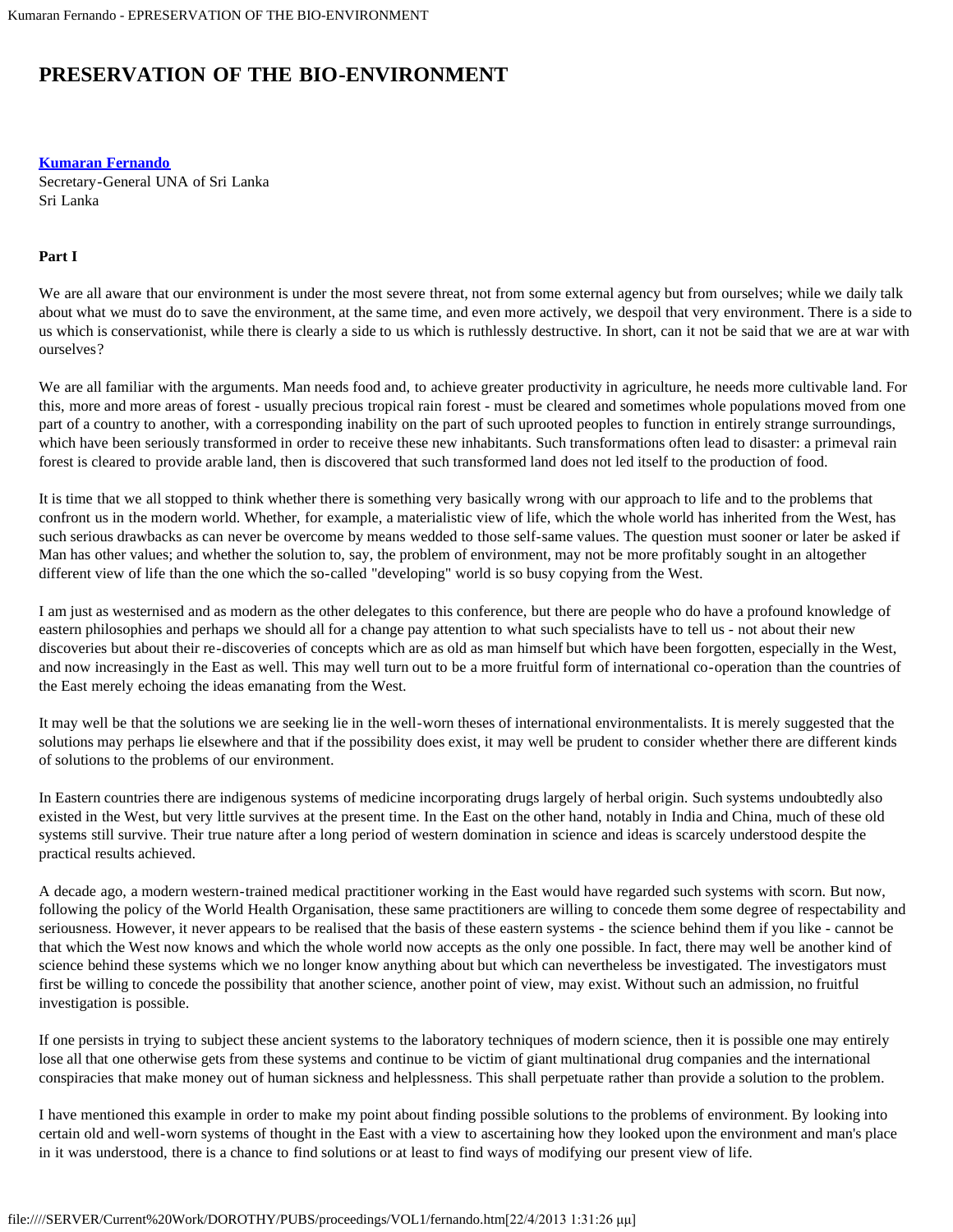## **Part II**

The nature of the bio-environment and the problems, arising from its exploitation, its beneficial and harmful effects are well known and need no repetition. Likewise, facts and concepts regarding the unity and interdependence of life are known to intellectuals and policy makers at both national and international level. Before dealing with the need and urgency for international co-operation to resolve bio-environmental problems. I would like to make some preliminary observations about life on earth and the nature of Man.

When man was at war with other life forms on the planet, his individual and social behaviour had only a minimal impact on the physical and bio-environment. Non-human life forms take from the environment only what is necessary for sustenance and the survival of the species. When man became a tool-making animal, his impact on the physical environment and other life forms assumed a new dimension. Man began to make greater demands on the environment than other life forms and as a consequence, upset the balance of nature. The social and political organisations and structures that he set up for the purpose were based on the assumption that Man is supreme. The concept of supremacy manifests itself in three ways - Supremacy of Man over the physical environment, Supremacy of Man over other life forms and the supremacy of one section of Man, usually the smaller and the more powerful, over other sections based on tribal loyalties, race, class, colour.

The unfolding of the process of development based on this assumption, gathered momentum during the last five or six thousand years and has reached unmanageable proportions with the development of modern technology during the last three hundred years. This concept of supremacy and human behaviour arising out of it has resulted in the exploitative wasteful and inequitable distribution of resources on a global scale. This has resulted in one third of the World's population enjoying a disproportionate share of the World's resources at the expense of the rest.

International co-operation for the re-structuring of the bio-environment to enjoy sustainable development must be based on the realisation that past actions and current practices are unjust. As concluded by the World Commission on Environment and Development chaired by the Norwegian Prime Minister, the basic environmental problem is world poverty resulting from the mistaken concept of supremacy based on financial and political power. This must be replaced by the concepts of equality between Man and Man and an understanding of the responsibility, role and future of Man in relation to other life forms and the physical environment. What is necessary is a change in attitude in order to bring about a reorganisation of human society rationally on a global scale. This involves the justification of wrongs done in the past.

International co-operation to save the bio-environment from certain catastrophe must take the following forms:

- 1. The global redistribution of the basic prerequisites of life food. During the 35 years that witnessed the doubling of the World's population, there has been a threefold increase in food production. Enormous surpluses, when millions are subject to malnutrition, starvation and death, is a crime against humanity. The highest priority should be given to resolve this problem. The laws of supply and demand should not take precedence over the laws of God and Nature. Freedom from hunger and want is yet a dream to the majority of mankind.
- 2. The concept of the unity of life and the physical environment is being jeopardised by the exploitation of natural forests on a global scale. There are only three major rain forests remaining - in the Amazon, Zaire and Indonesia. These and smaller rain forests such as Sri Lanka's own Sinharaja, are being ruthlessly destroyed for private gain. Rain forests wherever they are located, are part of the inalienable heritage of Man. Like the Law of the Sea we must have a parallel Law which is internationally binding to save our forest cover. The consequences of this wanton destruction are too well known and need no repetition here.
- 3. Wild-life is being gradually decimated throughout the world for profit. International co-operation in this sphere must be buttressed by national laws that make it an offence to produce, sell or use articles and apparel made from the skins of rare species of wild life. Thinning out of wild-life forms must be resorted to only to maintain the natural balance.
- 4. The pollution of the seas and waterways by the release of industrial affluent and waste matter has assumed disturbing proportions. This necessitates the promulgation of internationally binding conventions since the effects of these practices are felt beyond national boundaries.
- 5. Few people realise the need to utilise non-renewable resources on a rational basis. Uncontrolled exploitation constitutes, as observed by the commission refereed to earlier, borrowing from future generations; a debt that we are incapable of repaying. International cooperation must have as its objective the formulation of policies designed to conserve resources for use by future generations.
- 6. Scientific research has proved beyond doubt the harmful environment effects of the burning of fossil fuels and the use of chloro-flouro carbons (CFCs) resulting in the increase of world temperature and the thinning of the ozone layer that filters ultra violet radiation.
- 7. Co-operation to minimise the effects of acid rain.
- 8. International agreements to minimise the ecologically harmful effects of the use of nuclear power for peaceful purposes.
- 9. Although the UN's Consolidated List of Products whose consumption and/or sale have been banned, withdrawn, severely restricted, or not approved was compiled as far back as 1982, very little action has been taken to disseminate information contained therein. The document will remain a dead letter if follow up action is not taken to implement its objectives.
- 10. The FAO has formulated a Pesticides Code. Unfortunately its rules are being observed more in the breach than in practice. Trade